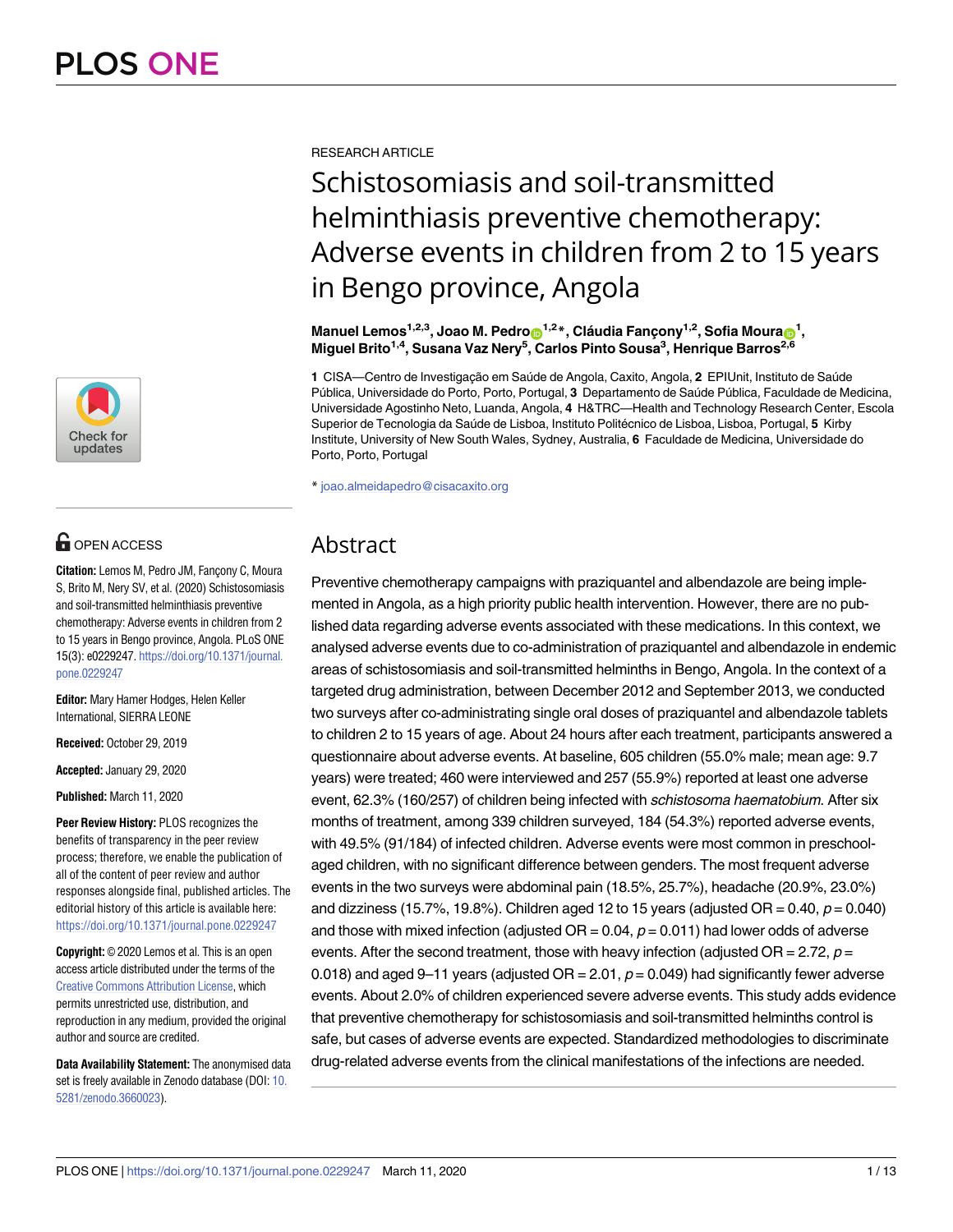<span id="page-1-0"></span>**Funding:** This work was supported by the promoters of the CISA as follows: Camões, Institute of Cooperation and Language, Portugal [\(www.instituto-camoes.pt/en/](http://www.instituto-camoes.pt/en/)); Calouste Gulbenkian Foundation, Portugal ([https://](https://gulbenkian.pt/en/) [gulbenkian.pt/en/](https://gulbenkian.pt/en/)); Government of Bengo Province; Angolan Ministry of Health ([www.minsa.gov.ao\)](http://www.minsa.gov.ao). The funders had no role in study design, data collection and analysis, decision to publish, or preparation of the manuscript.

**Competing interests:** The authors declare no competing interests financial or nonfinancial with regards to this study. The interpretation of data and presentation of information is not influenced by any personal or financial relationship with any individual or organization.

# **Introduction**

Neglected tropical diseases (NTD), including schistosomiasis and soil-transmitted helminths (STHs), remain important public health issues in developing countries, where lack of adequate clean water and poor sanitation are common  $[1-3]$ . Schistosomiasis is one of the most socioeconomically devastating parasitic disease in the world, causing estimated 280 thousand deaths and 4.5 million Disability Adjusted Life Years (DALYs) [\[4\]](#page-9-0). On the other hand, STHs, namely infections by *Ascaris lumbricoides*, *Trichuris trichiura* and hookworms, affect more than one billion individuals worldwide, causing respectively, 60, 10 and 65 thousand deaths, respectively [\[5](#page-9-0)[,6](#page-10-0)]. In Angola, the prevalence of those diseases are high and variable within the country [\[7](#page-10-0)]. Recently, in a community based survey conducted by Figueiredo *et al* [[8\]](#page-10-0) in the Dande municipality (northern Angola), prevalence of urogenital schistosomiasis in preschool-aged children (PSAC) and school-aged children (SAC) were reported to be 10% and 17%, respectively, with 10% of anaemia cases in the studied population. The same study determined the prevalence of infection by at least one STH of 22.6% in preschool-aged children and 31.6% in school-aged children in the Dande municipality [[8\]](#page-10-0). Another study conducted in the same region found an association between *A*. *lumbricoides* infection and malnutrition in children [\[9\]](#page-10-0).

Preventive chemotherapy (PC) refers to the periodic administration of anthelminthic drugs to populations at risk of morbidity, with the aim to reduce infection intensity and eliminate moderate and heavy infections [[10](#page-10-0)]. Thus, mass drug administration (MDA) is the cornerstone of the current global strategy to control helminthiasis. In children aged 2 to 15 years, Schistosomiasis is recommended to be controlled by taking a single dose (40mg/Kg child weight) of praziquantel (PZQ) and STHs with a single dose (400mg) of albendazole (ALB) [\[11\]](#page-10-0). ALB has a remarkable safety record, considering that a very low frequency and incidence of adverse events (AEs), mainly gastrointestinal, are described in the literature [[12](#page-10-0),[13](#page-10-0)]. On the other side, despite that minimal and transient adverse events are described to occur with PZQ (reported mainly in heavily infected people and normally associated to the response of the host immune system to the dying worms), serious adverse reactions can also take place and may reduce drug compliance [\[13–21](#page-10-0)]. In fact, AEs resulting from co-administrating both drugs are described to be similar in severity to those experienced with monotherapy, however, information regarding the safety of this combination in children under 4 years of age (or under 94 cm in height) is scarce, especially in Angola [\[22\]](#page-10-0). As a consequence, preschool-aged children (PSAC) were considered ineligible for MDA with PZQ and the control approach were the referral to health facilities for individual case management [[11](#page-10-0)].

According to WHO guidelines [[10](#page-10-0),[11](#page-10-0)], AEs occur 24–48 hours after drug administration but do not necessarily have a causal relationship with treatment. They may be mild when not affecting daily activities (e.g. playing) or moderate when affecting the performance of daily activities. However, severe AEs require complete rest and / or medication, while serious AEs are life-threatening and require admission to the hospital.

In 2010 WHO recognized that preschool-aged children were a high-risk group for schistosomiasis (when living in highly endemic settings), that should also be included in public health interventions, along with school-aged children and woman in childbearing age [\[15,23](#page-10-0)]. This was followed by several reports on the safety of PZQ in preschool-aged children (between 1 month and 7 years) and the recognition that administrating PZQ to those children was safe and efficacious [\[11,18](#page-10-0),[23](#page-10-0)[–25\]](#page-11-0). Nevertheless, Angola is an endemic country for schistosomiasis and STHs and the therapeutic policy for those diseases is presently aligned with the 2006 WHO guidelines [\[11\]](#page-10-0). Currently, and at a national level, diagnosed cases of schistosomiasis in school-aged children are recommended to be medically treated at health care units and control activities for STHs are based in deworming campaigns [[7](#page-10-0),[11](#page-10-0)].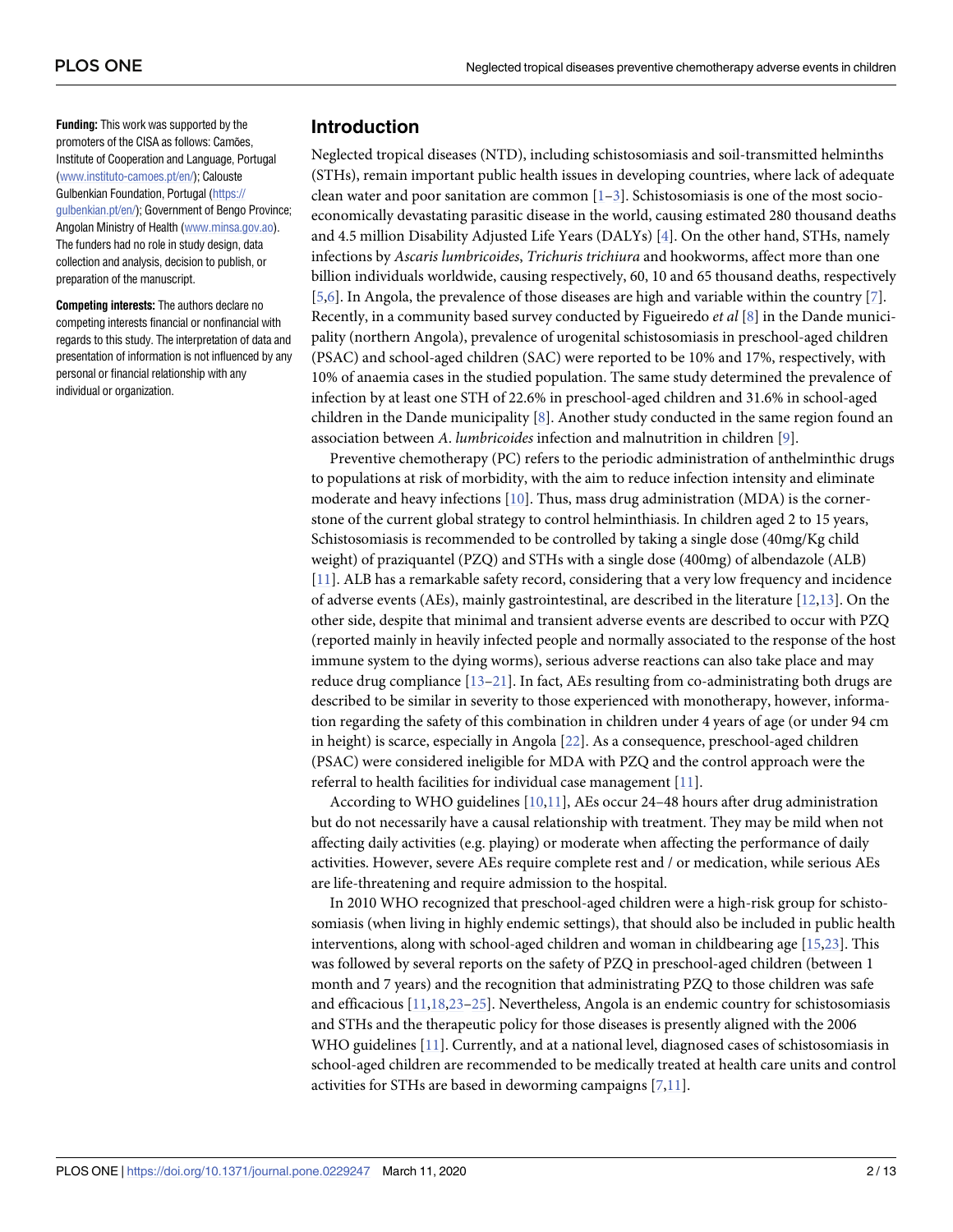<span id="page-2-0"></span>Therefore, further evidence on adverse events (AEs) to the co-administration of PZQ and ALB, experienced in the context of TDA campaigns, are needed. Additionally, there is no published data in Angola regarding adverse events associated to the co-administration of PZQ and ALB, either in preschool-aged (particularly in under 4) or school-aged children. Thus, considering that the local health authorities of the NTD control program are implementing regular helminth control campaigns, these data are essential to inform these programs and to fill the treatment gap for children under 4 (currently excluded from TDA and often neglected).

Consequently, this pioneering study was carried out in the community of Cabungo and the Porto Quipiri School, located in the study area of the CISA project (Angola Health Research Centre, translated). We aimed to analyse the adverse events experienced following co-administration of PZQ and ALB for preventive chemotherapy against schistosomiasis and STHs.

# **Methods**

#### **Study site**

We conducted this study between December 2012 and September 2013, in Cabungo community and Porto Quipiri School, located in the study area of CISA, in the Dande Municipality, Bengo Province—northern Angola. These hamlets were selected due to high prevalence of SCH, STHs and malaria observed in the area, whose structure, dynamics and geographical distribution of the population was previously described by Costa *et al* (2012) [[26](#page-11-0)] and the epidemiology of schistosomiasis and STHs was detailed recently by Sousa-Figueiredo *et al* (2012) [\[8](#page-10-0)].

# **Study design and aim**

This is a longitudinal study, conducted in the context of a plan intervention by local health authorities, aiming to investigate the adverse events experienced by PSAC and SAC following the mass drug co-administration of PZQ and ALB, for the control of schistosomiasis and STHs at baseline and 6 months after the first treatment.

#### **Participants and therapeutic intervention**

For this study, we enrolled 605 children, of whom 460 (76.0%) and 339 (56.0%) successfully participated in the first and second survey for AEs, respectively. All children, aged between 2 to 15 years old and living in those areas, were invited to participate and received a kit containing single doses of PZQ (40mg/kg), using the dose pole method to determinate the number of PZQ tablets to be administered to each child, and single doses of ALB (400mg) tablets. The tablets were crushed or broken when necessary and given with water or juice, as recommended by others [\[26\]](#page-11-0), taken under direct observation of a health professional onsite. We also timely treated, with artemeter-lumefantrine (AL-20/120mg), children tested positive for malaria as recommended by the National Malaria Control Program [\[27\]](#page-11-0). In addition, refusals or failure in successful administration was documented. We excluded children if any severe adverse events were reported to be experienced in previous administration of PZQ and ALB.

#### **Laboratory analysis**

Pre-treatment stool samples were collected for the diagnosis of intestinal parasites (*Schistosoma mansoni*, hookworms, *Ascaris lumbricoides*, *Trichuris trichuria* and *Hymenolepis nana)*, performed by Kato-Katz method [\[28,29](#page-11-0)], and the presence and intensity of *S*. *haematobium* was determined by the examination of the pellet resulting from 10ml centrifuged pre-treatment urine [\[28\]](#page-11-0). The intensity of *S*. *haematobium* infection was recorded as light, moderate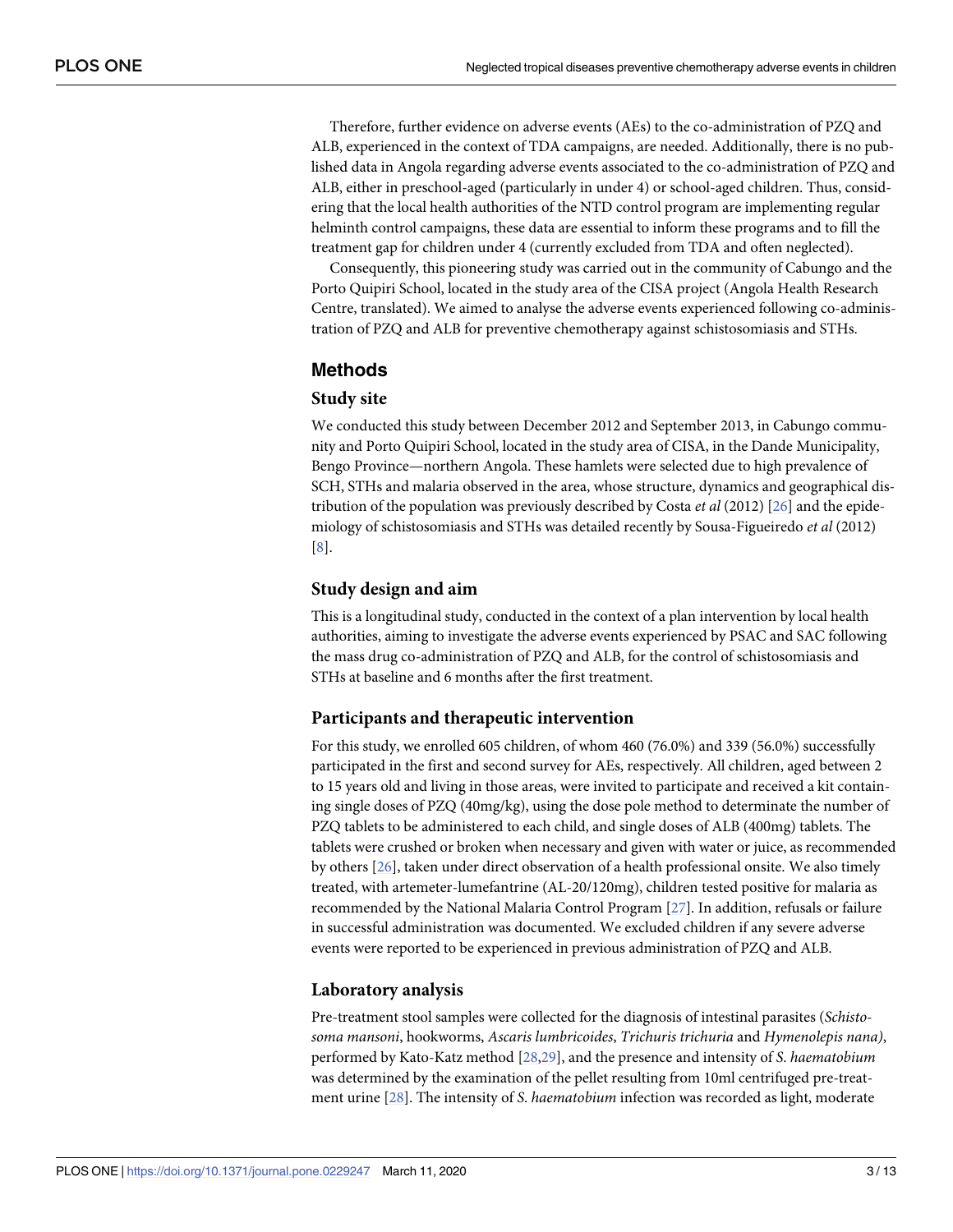<span id="page-3-0"></span>and heavy if 1–49, 50–499 and equal or more than 500 eggs per 10 ml of urine were observed, respectively, according to WHO recommendations [[30](#page-11-0)]. We collected capillary blood samples for the diagnosis of uncomplicated malaria, performed by rapid diagnostic tests (RDTs) according to the manufacturer (SD BIOLINE Malaria Ag P.f/P.v, Standard Diagnostics, Inc). For the measurement of haemoglobin levels, we used the Hemocue System (HemoCue $\Re$ ) 201 +, Angelholm, Sweden).

#### **Adverse events data collection**

We used a structured questionnaire to collect information on the adverse events (AEs) experienced by the children, performed to caretakers between 24 and 72 hours after treatment. When the caretaker was, absent and children had discernment to respond, the interview was performed with the children. Mild-to-moderate AEs were defined as undesirable experiences following drug administration, similarly to others, and severe AEs were defined as symptoms and signs due to administration drugs, which forced parents or caretaker to take their children to the health facility to be observed or hospitalized [[31](#page-11-0)].

#### **Statistical analysis**

The collected data was first entered into the CISA database and then statistical analysis was conducted with SPSS version 23.0 computer software (IBM Corporation, New York, USA). Pearson's chi-square tests were used to compare the occurrence of AEs between the two surveys and for categorical variables. Alternatively, Fisher's exact test was used when any 2x2 contingency table cell expected a count below five.

We performed binary logistic model to identify possible independent predictors of AEs in the two surveys, using adjusted odds ratios (OR) and their 95% confidence interval (CI). The threshold for significant level was 0.05.

#### **Ethics**

All procedures performed in this study were in accordance with the standards of the 1964 Declaration of Helsinki and its later amendments. The Ethics Committee of the Angolan Ministry of Health approved the study protocol and all use of secondary data. Written informed consent was obtained and signed by a guardian, parent or a caretaker for each of the participants. A copy of the signed consent form, as well as contact information, was subsequently delivered to each participant. The Provincial health office, local leaders and parents were previously informed about the study in the area.

# **Results**

A total of 605 children aged between 2 to 15 years (55.0% of males, 333/605) mean age 9.7 years ± 3.5, were subject to preventive chemotherapy with PZQ and ALB. Children with RDT positive for malaria were also treated with AL. At the baseline, of the 605 participating children, 548 took PZQ + ALB tablets while 57 took PZQ + ALB + AL. From those, 460 interviews were performed (76.0%, 460/605), responded mainly by the children themselves (75.0%) and guardians (25.0%). AEs were reported by 257 (55.9%, 257/460) children, 22 PSAC and 235 SAC. In this group of participants, 62.3% (160/257) were infected with either *S*. *haematobium* (100.0%, 160/160), STHs (20.6%, 33/160) and/or *Plasmodium falciparum* (19.4%, 31/160). On the other hand, 64.0% (130/203) of children, that had not experienced AEs, were also infected with those parasites ([Fig](#page-6-0) 1). At the sixth month follow-up, 339 children included at the baseline, were surveyed for AEs after second round of medications (with PZQ+ALB or with PZQ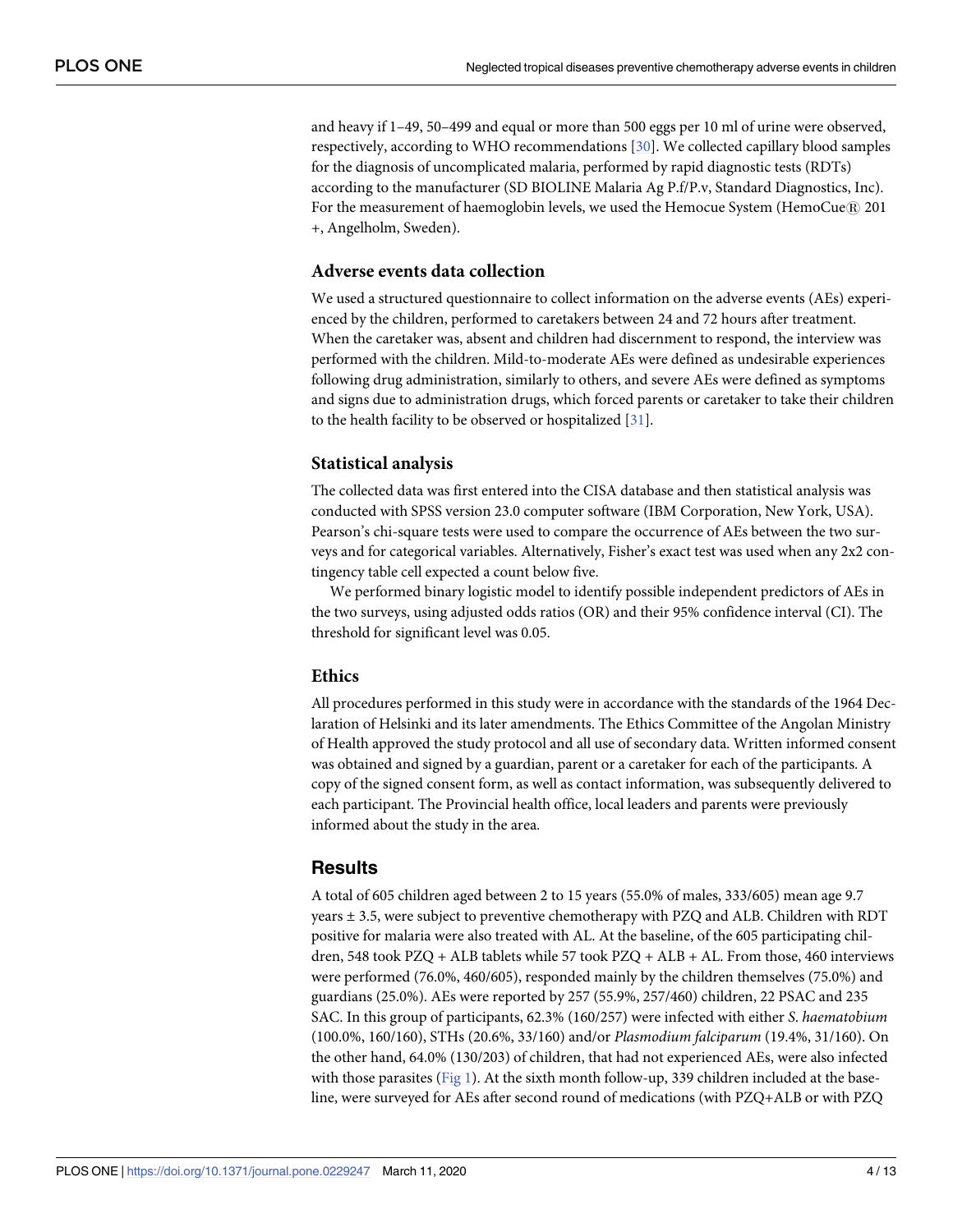<span id="page-4-0"></span>+ALB+AL), from which 184 (54.3%, 184/339) reported to have experienced at least one adverse event, 19.6% (36/184) PSAC and 80.4% (148/184) SAC, as shown in [Fig](#page-6-0) 1.

No significant difference in the characteristics between participants and dropout children were observed at baseline. However, after the second round of treatment, a significantly lower proportion of PSAC (98.1% to 1.9%, *p<*0.001) and SAC (75.9% to 24.1%, *p<*0.001) were observed in the dropout group [\(Table](#page-6-0) 1).

In the first survey, headache (20.9%, 96/460), abdominal pain (18.5%, 85/460) and dizziness (15.7%, 72/460) were the three most frequently reported AEs. PSAC experienced mainly headache (18.6%), vomiting (14.3%) and abdominal pain (7.1%), whereas SAC, after headache (21.3%) and abdominal pain (20.5%) reported dizziness (18.2%). PSAC experienced significantly more vomiting than SAC (14.3% vs  $6.7\%$ ,  $p = 0.029$ ). SAC in turn experienced more abdominal pain (20.5% vs 7.1%, *p* = 0.008) and dizziness (18.2% vs 1.4%, *p<*0.001). Blood in stool and light sensitivity was only reported for SAC. After the second treatment, reports of abdominal pain, headache, dizziness and fatigue were also more frequent.

In this survey, PSAC reported significantly more fatigue (30.2% vs 15.4%, *p =* 0.009), blood in urine (20.8%  $\nu s$  5.6%,  $p$ <0.001) and blood in stool (7.5%  $\nu s$  1.0%,  $p = 0.002$ ). Light sensitivity was not experienced by PSAC in both treatments, neither breathing difficulty after the second treatment (see [Table](#page-7-0) 2).

Although, 2.3% (6/257) of children reporting AEs after the first treatment, and 1.6% (3/184) after the second treatment searched for medical attention in a nearby health facility but no admission notification was reported. Data on hospital care was not collected and therefore classification of the seriousness of AEs was not possible to perform.

Most children reported two simultaneous AEs followed by those reporting only one event (32.1% *vs* 31.5% in the first survey and 30.7% *vs* 29.2% in the second survey). There were also children who reported three or more simultaneous events. The most common single AEs were abdominal pain (37.9%, 22/58), headache (29.3%, 17/58) and fatigue (17.2%, 10/58) while double AEs were "abdominal pain + headache" (15.3%, 9/59), "fatigue + dizziness" (11.9%, 7/59) and "abdominal pain + fatigue" (6.8%, 4/59). Triple AEs were "abdominal pain + headache + dizziness" (12.1%, 4/33) and "abdominal pain + fatigue + dizziness" (6.1%, 2/33).

In the first survey, we observed that children with mixed infections had lower odds ratio to develop AEs than those with simple infections (adjusted  $OR = 0.14$ ,  $p = 0.016$  vs adjusted  $OR = 0.04$ ,  $p = 0.011$ ). Only the age group from 12 to 15 years old presented a significant OR of developing AEs (adjusted OR =  $0.40$ , p =  $0.040$ ). All of these associations observed in the first survey lost their statistical significance after the second treatment. However, children with severe S. haematobium infection (adjusted OR =  $2.72$ , p = 0.018) and children aged 9 to 11 years (adjusted OR = 2.01,  $p = 0.049$ ) were significantly more probability to have AEs. [\(Table](#page-8-0) 3).

# **Discussion**

In this study, 55.9% of the children who completed both surveys reported having experienced AEs after the first treatment with ALB, PZQ and/or AL and 54.3% after the second treatment. In general, the main AEs reported were abdominal pain, headache and dizziness, both after the first and after the second treatment, and only a low proportion of children searched for medical attention after both treatments (2.3% and 1.6%, respectively). The present study reported different proportions of AEs comparable to those found in other studies involving praziquantel and / or albendazole. However, there are variations that may occur due to the heterogeneous antecedents of the participating individuals, such as age, nutritional and immunological status, socioeconomic conditions, environmental exposure, prevalence and intensity of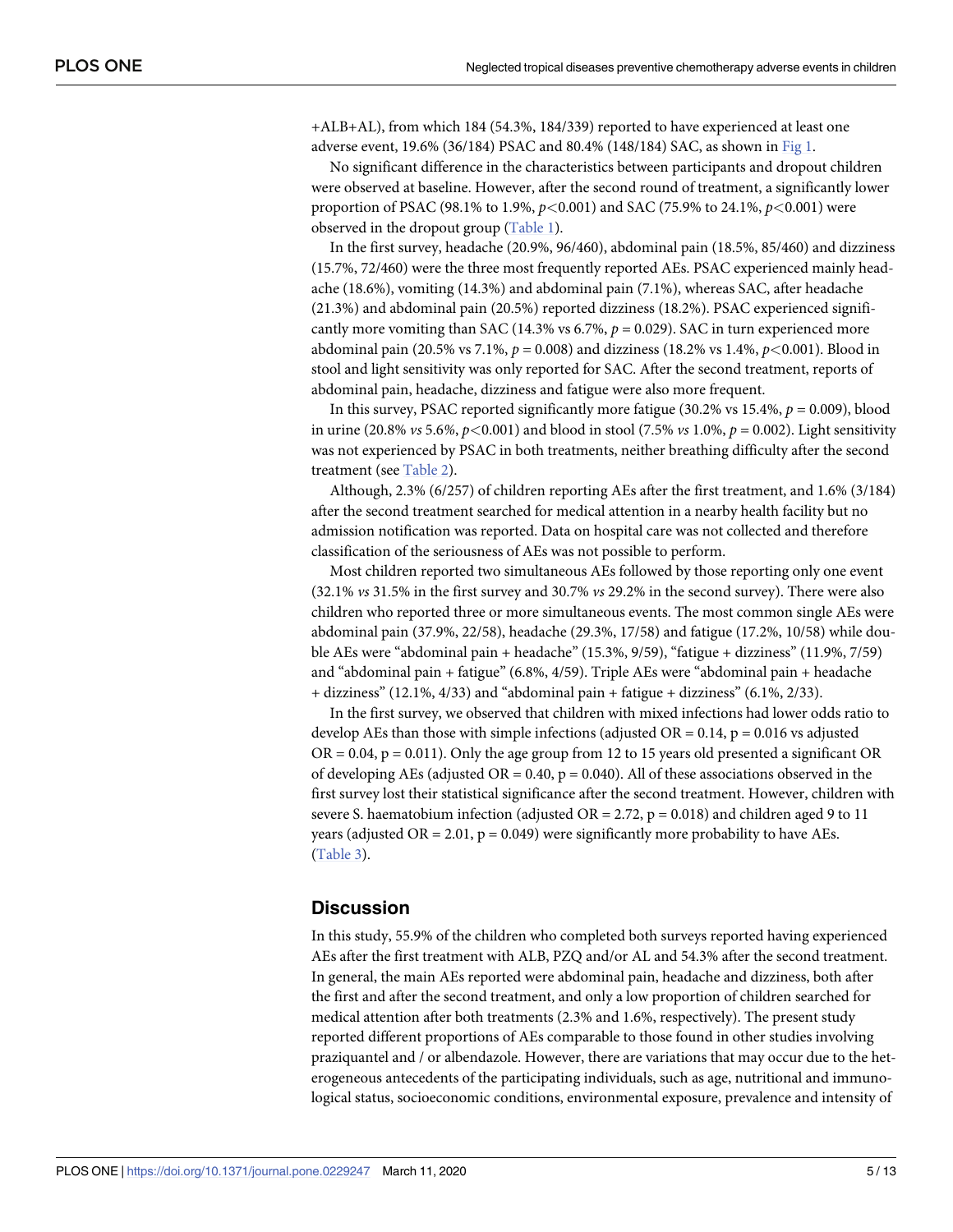|                                                               | Enrolled                                                         |
|---------------------------------------------------------------|------------------------------------------------------------------|
| <b>Dropouts</b>                                               | 630 children                                                     |
|                                                               | $(2-15 \text{ years})$                                           |
| 25 excluded - missed PZQ and ALB:                             |                                                                  |
| S-cried, 7-vomited, 5-spit,                                   |                                                                  |
| 4-refused and 1-breast-feeding.                               |                                                                  |
|                                                               | <b>First medication round</b>                                    |
| 605 children                                                  |                                                                  |
| (548 medicated with PZQ+ALB and 57 medicated with PZQ+ALB+AL) |                                                                  |
| 145 absents in survey day.                                    |                                                                  |
|                                                               | First survey for AEs                                             |
|                                                               | 460 children                                                     |
| (70 preschool and 390 school-aged children)                   |                                                                  |
| 203 without AEs                                               | 257 experienced at least one AE                                  |
| 48 PSAC (30 male; 29 infected)                                | 22 PSAC (9 male; 13 infected)                                    |
| 155 SAC (95 male; 101 infected)                               | 235 SAC (124 male; 147 infected)                                 |
| 130 infected                                                  | 160 infected                                                     |
| SCH (100%), STHs (23.1%) and Malaria (14.6%)                  | SCH (100%), STHs (20.6%) and Malaria (19.4%)                     |
| 29 follow-up losses.                                          |                                                                  |
|                                                               | <b>Second medication round</b>                                   |
|                                                               | 431 children                                                     |
|                                                               | (391 medicated with of PZQ+ALB and 40 medicated with PZQ+ALB+AL) |
| 92 excluded:                                                  |                                                                  |
| 84-absents in survey day,                                     |                                                                  |
| 7-no response and 1-vomited.                                  |                                                                  |
| Second survey for AEs                                         |                                                                  |
|                                                               | 339 children                                                     |
| (53 preschool and 286 school-aged children)                   |                                                                  |
| 155 without AEs                                               | 184 experienced at least one AE                                  |
| 17 PSAC (4 male; 5 infected)                                  | 36 PSAC (27 male; 16 infected)                                   |
| 138 SAC (79 male; 63 infected)                                | 148 SAC (83 male; 75 infected)                                   |

91 infected

SCH (89.6%), STHs (16.0%) and Malaria (0.03%)

68 infected

SCH (85.3%), STHs (16.0%) and Malaria (5.3%)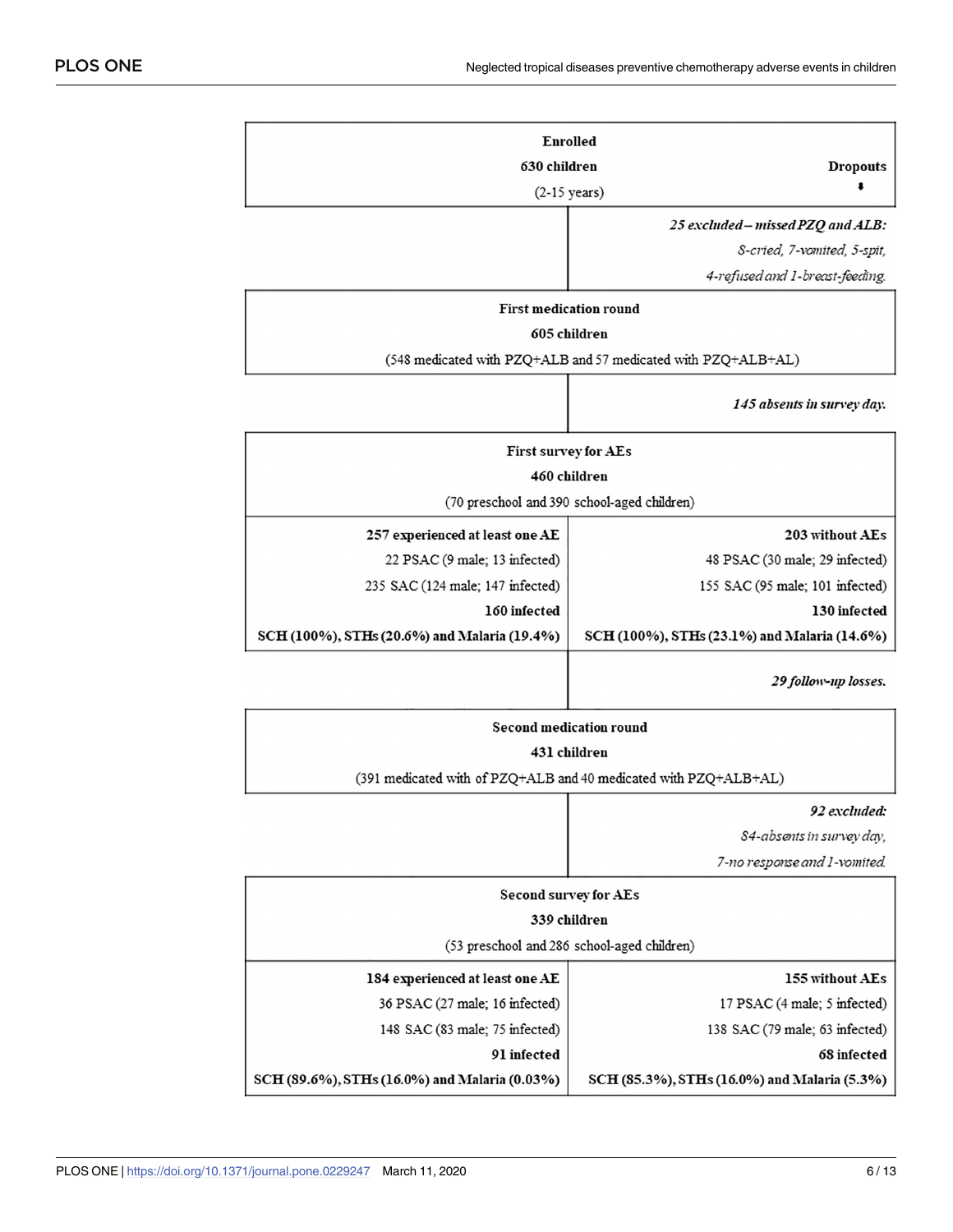<span id="page-6-0"></span>**[Fig](#page-3-0) 1. Study participants and dropouts.** PSAC, preschool-aged children; SAC, school-aged children; SCH, schistosomiasis; SHTs, soil-transmitted helminths; AEs, adverse events; PZQ, praziquantel; ALB, albendazole; AL, Artemeter-Lumefantrine.

<https://doi.org/10.1371/journal.pone.0229247.g001>

infection, stage of parasite development, etc[[13](#page-10-0),[18,20,21,](#page-10-0)[31](#page-11-0)–[37\]](#page-11-0). Zwang *et al* reviewed the efficacy and safety of PZQ (40mg/kg), and report that the main AEs experienced and their incidences are mainly abdominal pain (31.8%), muscle pain (29.2%), joint pain (20.2%), headache (13.6%), diarrhoea (12.9%), fatigue (9.6%), nausea (10.6%), dizziness (11.9%), vomiting (7.9%) and itching (9.8%) [\[18\]](#page-10-0). Additionally for ALB, there are reports of the occurrence of epigastric pain, dry mouth, fever and itching [[18](#page-10-0),[21](#page-10-0)[,32,38–40](#page-11-0)]. However, the occurrence of AEs are reported to be associated with the proportion of dying S. *haematobium* worms, i.e., with the pharmacologic effect of the drug on the parasite (for example; abdominal pain is reported to be associated with the deposition of dead worms in the mesenteric veins), they can also occur due to the natural course of disease [[19](#page-10-0),[32,37,41,42](#page-11-0)].

Neumayr *et al* mentions that symptomatic acute schistosomiasis or treatment-induced reactions can manifest themselves with identical symptoms [\[32\]](#page-11-0). This group and others further discuss that the exposure to a high level of parasite antigens, caused by larval migration and maturation (of helminth larvae) or early oviposition in symptomatic acute schistosomiasis, can lead to an immune overreaction, resulting in symptoms that are similar to those reported as AEs to PZQ, but totally independent from treatment [\[19](#page-10-0)[,32,43](#page-11-0)–[45](#page-12-0)]. Although increasing the number of infections significantly reduced the chances of AE occurrence, we found that heavy S. haematobium infection was significantly associated with AEs occurrence, with odds ratio twice as high in individuals with this parasitic load in the second survey.Also, *H*. *nana* infections alone can cause headache, dizziness, abdominal pain and diarrhoea, *A*. *lumbricoides* can cause nausea, vomiting, diarrhoea and abdominal pain, *T*. *trichiura* can cause abdominal pain and diarrhoea, and *S*. *stercoralis* can cause erythema, itching, fever, abdominal pain and

|                            |                                      | Baseline ( $n = 605$ )           | 6 months follow-up $(n = 431)$ |                                   |                              |             |
|----------------------------|--------------------------------------|----------------------------------|--------------------------------|-----------------------------------|------------------------------|-------------|
| Characteristics            | Participants $n = 460$<br>$(76.0\%)$ | Excluded $n = 145$<br>$(24.0\%)$ | $P value^*$                    | Participants $n = 339$<br>(78.7%) | Excluded $n = 92$<br>(21.3%) | $P value^*$ |
| Age group                  |                                      |                                  |                                |                                   |                              |             |
| PSAC <sup>a</sup>          | 70 (77.8)                            | 20(22.2)                         | 0.674                          | 53 (98.1)                         | 1(1.9)                       | < 0.001     |
| $SAC^b$                    | 390 (75.7)                           | 125(24.3)                        |                                | 286 (75.9)                        | 91(24.1)                     |             |
| Gender                     |                                      |                                  |                                |                                   |                              |             |
| Male                       | 258(77.5)                            | 75(22.5)                         | 0.357                          | 193(80.1)                         | 48 (19.9)                    | 0.415       |
| Female                     | 202(74.3)                            | 70(25.7)                         |                                | 146(76.8)                         | 44 (23.2)                    |             |
| S. haematobium eggs        |                                      |                                  |                                |                                   |                              |             |
| Positive                   | 290(76.1)                            | 91(23.9)                         | 0.951                          | 159(81.5)                         | 36(18.5)                     | 0.184       |
| Negative                   | 170(75.9)                            | 54(24.1)                         |                                | 180(76.3)                         | 56 (23.7)                    |             |
| Soil-transmitted helminths |                                      |                                  |                                |                                   |                              |             |
| eggs                       |                                      |                                  |                                |                                   |                              |             |
| Positive                   | 156(80.4)                            | 38(19.6)                         | 0.058                          | 58 (90.6)                         | 6(9.4)                       | 0.603       |
| Negative                   | 205(71.7)                            | 81(28.3)                         |                                | 163(87.2)                         | 24(12.8)                     |             |
| <b>Missed examination</b>  | 99 (79.2)                            | 26(20.8)                         |                                | 118(65.6)                         | 62 (34.4)                    |             |

**[Table](#page-4-0) 1. Characteristics of participants and dropouts in AEs survey.**

� chi-square test

<sup>a</sup> Preschool-aged children

**b** School-aged children.

<https://doi.org/10.1371/journal.pone.0229247.t001>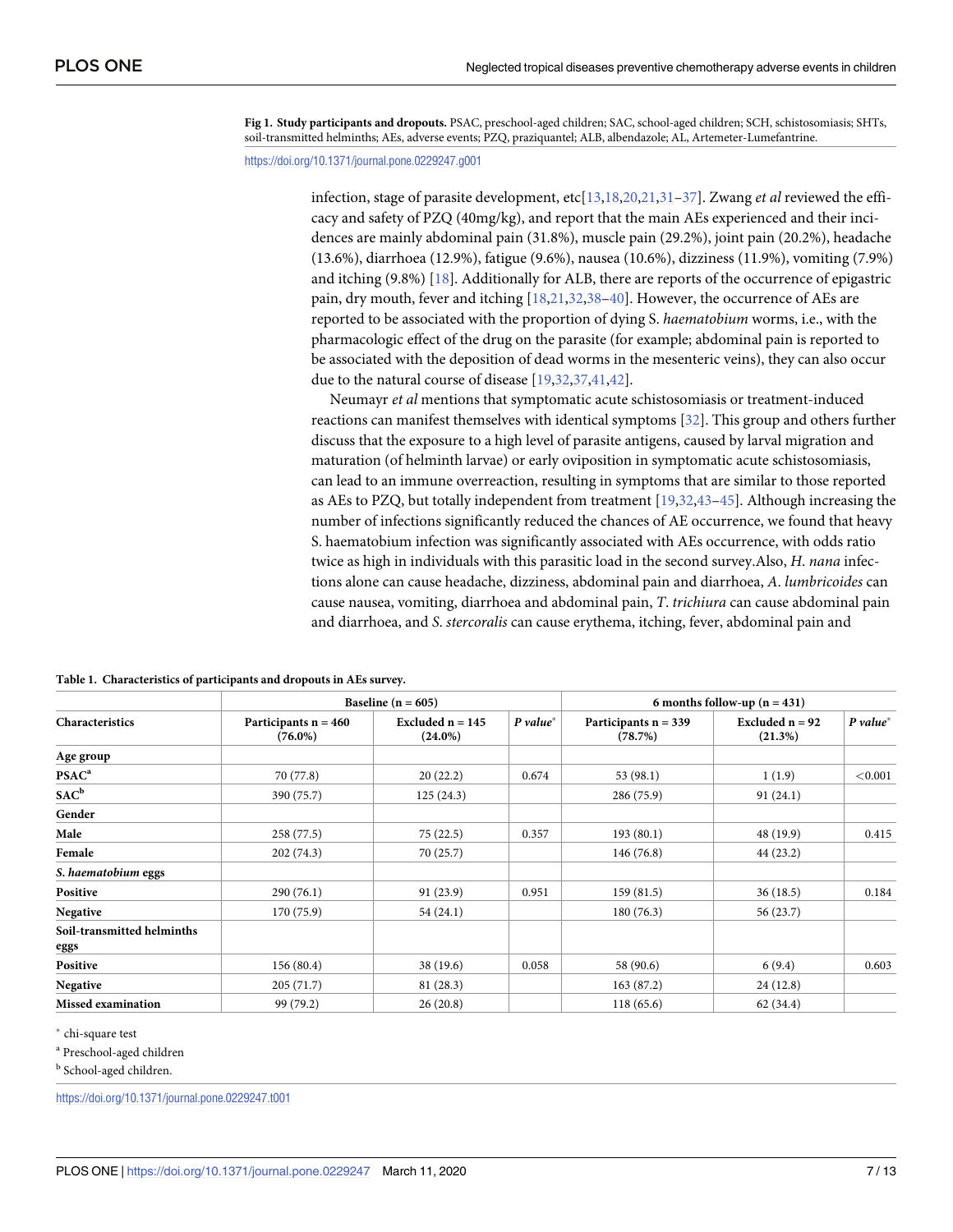| <b>Adverse events</b>       |                            | 2nd survey<br>1st survey   |                  |            |                            |                   |                  |            |
|-----------------------------|----------------------------|----------------------------|------------------|------------|----------------------------|-------------------|------------------|------------|
|                             | PSAC <sup>a</sup> 70 (15%) | SAC <sup>b</sup> 390 (85%) | Total 460 (100%) | $p$ value* | PSAC <sup>a</sup> 53 (16%) | $SAC^b$ 286 (84%) | Total 339 (100%) | $P$ value* |
| Overall                     | 22(31.4)                   | 235(60.3)                  | 257(55.9)        | $<$ 0.001  | 36(67.9)                   | 148(51.7)         | 184 (54.3)       | 0.043      |
| Abdominal pain              | 5(7.1)                     | 80(20.5)                   | 85(18.5)         | 0.008      | 19(35.8)                   | 68 (23.8)         | 87(25.7)         | 0.065      |
| Headache                    | 13(18.6)                   | 83 (21.3)                  | 96(20.9)         | 0.607      | 13(24.5)                   | 65(22.7)          | 78 (23.0)        | 0.775      |
| Dizziness                   | 1(1.4)                     | 71(18.2)                   | 72 (15.7)        | < 0.001    | 9(17.0)                    | 58 (20.3)         | 67(19.8)         | 0.580      |
| Fatigue                     | 1(1.4)                     | 29(7.4)                    | 30(6.5)          | 0.061      | 16(30.2)                   | 44(15.4)          | 60 (17.7)        | 0.009      |
| Vomiting                    | 10(14.3)                   | 26(6.7)                    | 36(7.8)          | 0.029      | 2(3.8)                     | 33(11.5)          | 35(10.3)         | 0.088      |
| Blood in urine              | 1(1.4)                     | 29(7.4)                    | 30(6.5)          | 0.061      | 11(20.8)                   | 16(5.6)           | 27(8.0)          | < 0.001    |
| Fever                       | 1(1.4)                     | 27(6.9)                    | 28(6.1)          | 0.077      | 2(3.8)                     | 21(7.3)           | 23(6.8)          | 0.343      |
| Itching                     | 2(2.9)                     | 30(7.7)                    | 32(7.0)          | 0.143      | 4(7.5)                     | 13(4.5)           | 17(5.0)          | 0.358      |
| Diarrhoea                   | 2(2.9)                     | 18(4.6)                    | 20(4.3)          | 0.507      | 3(5.7)                     | 11(3.8)           | 14(4.1)          | 0.542      |
| Light sensitivity           | 0(0.0)                     | 25(6.4)                    | 25(5.4)          | 0.029      | 0(0.0)                     | 7(2.4)            | 7(2.1)           | 0.250      |
| Joint pain                  | 2(2.9)                     | 15(3.8)                    | 17(3.7)          | 0.686      | 1(1.9)                     | 6(2.1)            | 7(2.1)           | 0.921      |
| Blood in stool              | 0(0.0)                     | 4(1.0)                     | 4(0.9)           | 0.395      | 4(7.5)                     | 3(1.0)            | 7(2.1)           | 0.002      |
| Red skin                    | 1(1.4)                     | 8(2.1)                     | 9(2.0)           | 0.729      | 1(1.9)                     | 3(1.0)            | 4(1.2)           | 0.604      |
| <b>Breathing difficulty</b> | 2(2.9)                     | 11(2.8)                    | 132.8)           | 0.061      | 0(0.0)                     | 3(1.0)            | 3(0.9)           | 0.454      |

<span id="page-7-0"></span>**[Table](#page-4-0) 2. Frequency of reported AEs of children treated with PZQ and ALB in two medication rounds.**

� chi-square test

<sup>a</sup> Preschool-aged children

**b** School-aged children.

#### <https://doi.org/10.1371/journal.pone.0229247.t002>

diarrhoea [\[35,38](#page-11-0),[46](#page-12-0)]. Thus, we postulate that children with mixed infections between schistosomiasis, STH and hymenolepiasis can be manifesting additive drug-unrelated AEs, overestimating the frequency of AEs reported here.

Despite that other authors have found no progression of AEs between treatment rounds, we found that after the second treatment the reports of abdominal pain, headache, dizziness and fatigue generally increased and the reports of joint pain and breathing difficulty generally decreased [[20](#page-10-0)]. Additionally to that, experiencing 2 simultaneous AEs was slightly more frequent than experiencing only one event, and experiencing 3, 4 or 5 simultaneous events was also reported, despite of less frequent. Considering that the literature reports an association between AEs and the intensity of infection and anemia status, we found a statistically significant association between heavy infection and AEs [\[18,20](#page-10-0),[36](#page-11-0)]. Nevertheless, it should be considered that the administration of PZQ following a high-lipid or high-carbohydrate diets can increase its bioavailability (by a factor of 2.7 and 3.9) and in turn may alter the pharmacokinetic profile of the drug, possibly influencing the effect of the drug on the parasite and probably the frequency and type of AEs [\[18,19](#page-10-0),[33](#page-11-0),[41\]](#page-11-0). In this study children aged 9 to 15 years old, were at lower risk of experiencing AEs than younger children, however, it should be considered that this association lost their statistical significance after the second treatment and that the number of individuals within the PSAC group is small. Thus, these results should be interpreted carefully. Nevertheless, similar frequencies of AEs were observed by others between preschool and school children [\[21\]](#page-10-0).

Regarding the 45% of "uninfected" children experiencing AEs in our study, in addition to the fact that these children may have AEs due to drug use only; we also considered the stages of infection undetected by the diagnostic technique used here [[43](#page-11-0)[,47\]](#page-12-0). The limited effect of PZQ on young forms of parasites and the progression of disease would still manifest signs and symptoms [\[40](#page-11-0),[43](#page-11-0),[47\]](#page-12-0).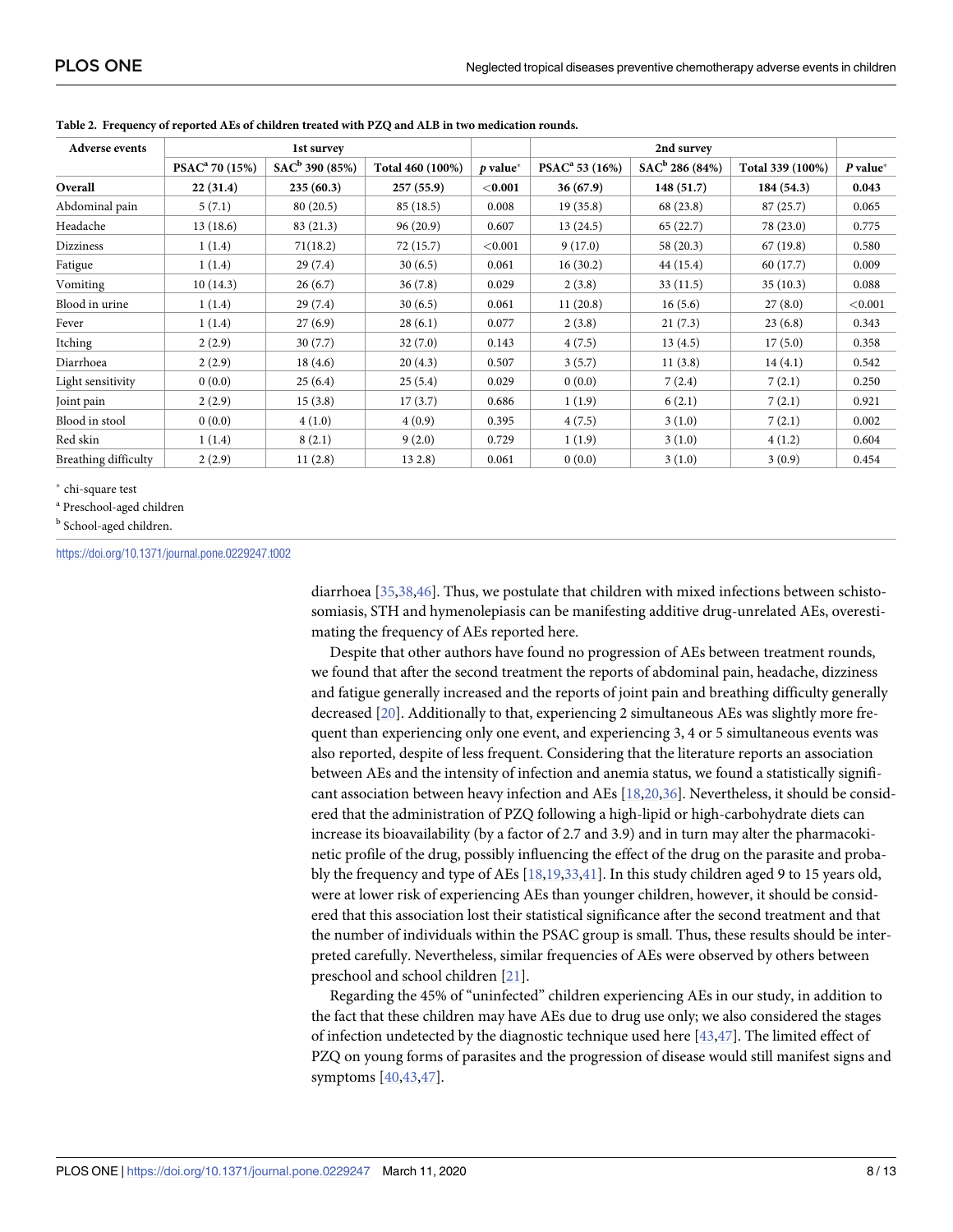|                        |                       | $1st$ survey                    | $2^{\rm nd}$ survey      |                       |                      |                             |
|------------------------|-----------------------|---------------------------------|--------------------------|-----------------------|----------------------|-----------------------------|
| Characteristics        | Total 257/339 (75.8%) | Adjusted 0R (95% CI)<br>P value |                          | Total 184/339 (54.3%) | Adjusted OR (95% CI) | $P$ value                   |
| Gender                 |                       |                                 |                          |                       |                      |                             |
| Female                 | 113/146 (77.4)        | $\mathbf{1}$                    | $\overline{\phantom{a}}$ | 75/146 (51.4)         | $\mathbf{1}$         | $\overline{\phantom{a}}$    |
| Male                   | 144/193 (74.6)        | $0.96(0.54 - 1.70)$             | 0.904                    | 109/193 (56.5)        | $1.18(0.75-1.84)$    | 0.463                       |
| Age group              |                       |                                 |                          |                       |                      |                             |
| $2 - 5y$               | 45/55(81.8)           | $\mathbf{1}$                    |                          | 25/55(45.5)           | $\mathbf{1}$         | $\mathcal{L}_{\mathcal{A}}$ |
| $6-8y$                 | 51/65 (78.5)          | $0.80(0.30-2.09)$               | 0.652                    | 38/65 (58.5)          | $1.95(0.91 - 4.18)$  | 0.085                       |
| $9-11y$                | 84/111 (75.7)         | $0.66(0.28 - 1.59)$             | 0.366                    | 64/111 (57.7)         | $2.01(1.00-4.05)$    | 0.049                       |
| $12 - 15y$             | 77/108 (71.3)         | $0.40(0.16 - 0.95)$             | 0.040                    | 57/108 (52.8)         | $1.69(0.84 - 3.39)$  | 0.139                       |
| S. haematobium eggs    |                       |                                 |                          |                       |                      |                             |
| Negative               | 97/130 (74.6)         | $\mathbf{1}$                    | $\frac{1}{2}$            | 102/195(52.3)         | $\mathbf{1}$         |                             |
| Light (1-49eggs)       | 17/25(68.0)           | $0.63(0.23 - 1.71)$             | 0.370                    | 28/46 (60.9)          | $1.43(0.73 - 2.80)$  | 0.291                       |
| Moderate (50-499eggs)  | 75/100 (75.0)         | $1.13(0.59 - 2.19)$             | 0.700                    | 29/62 (46.8)          | $0.73(0.40-1.35)$    | 0.324                       |
| Heavy $($ >500eggs $)$ | 68/84 (81.0)          | $2.11(0.76 - 3.26)$             | 0.213                    | 25/36(69.4)           | $2.72(1.18-6.24)$    | 0.018                       |
| <b>STHs Eggs</b>       |                       |                                 |                          |                       |                      |                             |
| Negative               | 205/251 (81.7)        | $\mathbf{1}$                    |                          | 159/298 (53.4)        | $\mathbf{1}$         |                             |
| Positive               | 52/88 (59.1)          | $2.11(0.42 - 10.57)$            | 0.361                    | 25/41(61.0)           | $0.43(0.08-2.15)$    | 0.310                       |
| Hymenolepis nana eggs  |                       |                                 |                          |                       |                      |                             |
| Negative               | 241/313 (77.0)        | $\mathbf{1}$                    | ÷,                       | 177/328 (54.0)        | $\mathbf{1}$         | $\overline{\phantom{a}}$    |
| Positive               | 16/26(61.5)           | $1.77(0.36 - 8.51)$             | 0.475                    | 7/11(63.6)            | $1.95(0.41 - 9.11)$  | 0.395                       |
| Plasmodium parasites   |                       |                                 |                          |                       |                      |                             |
| Negative               | 235/307 (76.5)        | $\mathbf{1}$                    |                          | 179/327 (54.7)        | $\mathbf{1}$         |                             |
| Positive               | 22/32(68.8)           | $0.82(0.34 - 1.94)$             | 0.653                    | 5/12(41.7)            | $0.59(0.17-2.00)$    | 0.402                       |
| Number of infections   |                       |                                 |                          |                       |                      |                             |
| Null                   | 191/228 (83.8)        | $\mathbf{1}$                    | ÷,                       | 159/298 (53.4)        | $\mathbf{1}$         | $\overline{\phantom{a}}$    |
| One                    | 59/94 (62.8)          | $0.14(0.30-0.69)$               | 0.016                    | 21/33(63.6)           | $3.02(0.58 - 15.69)$ | 0.188                       |
| Two                    | 7/17(41.2)            | $0.04(0.01 - 0.49)$             | 0.011                    | 4/8(50.0)             | $1.67(0.50 - 5.63)$  | 0.402                       |
| Anaemia                |                       |                                 |                          |                       |                      |                             |
| No                     | 65/82 (79.3)          | $\mathbf{1}$                    |                          | 89/159 (56.0)         | $\mathbf{1}$         |                             |
| Yes                    | 192/257 (74.7)        | $0.69(0.36 - 1.34)$             | 0.282                    | 95/180 (52.8)         | $0.78(0.50-1.24)$    | 0.309                       |

<span id="page-8-0"></span>

|  |  | Table 3. Association between AEs and characteristics of participants in two AEs survey moments. |  |  |  |  |  |  |
|--|--|-------------------------------------------------------------------------------------------------|--|--|--|--|--|--|
|--|--|-------------------------------------------------------------------------------------------------|--|--|--|--|--|--|

CI: confidence interval, OR: odds ratio, SHT: soil-transmitted helminths.

<https://doi.org/10.1371/journal.pone.0229247.t003>

## **Conclusions**

This study adds evidence that chemotherapy for the control of schistosomiasis and soil-transmitted helminthiasis with PZQ and ALB is safe, although mild to moderate cases of AEs are expected. In these two surveys of AEs, we recorded 3.1% of children reporting medical attention due AEs after the medication. To assess the safety of co-administration of PZQ and ALB with artemeter-lumefantrine for positive cases of uncomplicated malaria in children, more standardized methodologies are needed to discriminate drug-related AEs from the clinical manifestations of the infections studied.

# **Supporting information**

**S1 [File.](http://www.plosone.org/article/fetchSingleRepresentation.action?uri=info:doi/10.1371/journal.pone.0229247.s001)** (DOCX)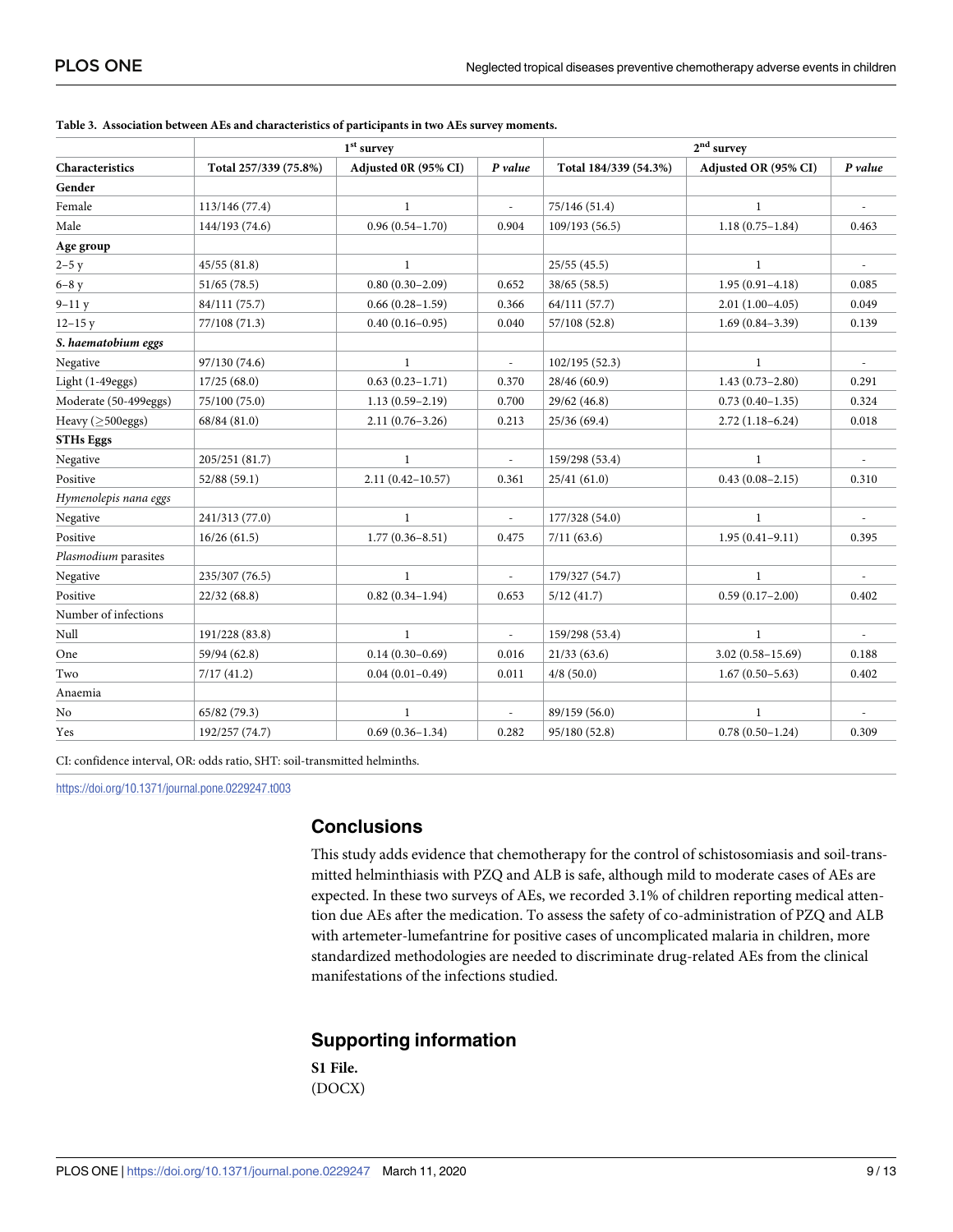<span id="page-9-0"></span>**S2 [File.](http://www.plosone.org/article/fetchSingleRepresentation.action?uri=info:doi/10.1371/journal.pone.0229247.s002)** (PDF)

# **Acknowledgments**

We thank Calouste Gulbenkian Foundation for the project support and Health Research Centre of Angola (CISA, translated) for the technical assistance. We must not forget the valuable cooperation of the Provincial Health Department of Bengo, the National Program of Neglected Tropical Diseases and the Research Unit of the Porto Public Health Institute, in this project.

# **Author Contributions**

**Conceptualization:** Manuel Lemos, Joao M. Pedro, Cláudia Fançony, Miguel Brito, Susana Vaz Nery, Carlos Pinto Sousa, Henrique Barros.

**Data curation:** Manuel Lemos, Sofia Moura.

**Formal analysis:** Manuel Lemos, Joao M. Pedro.

**Funding acquisition:** Manuel Lemos, Miguel Brito.

**Investigation:** Manuel Lemos, Cláudia Fançony, Sofia Moura, Miguel Brito.

**Methodology:** Manuel Lemos, Joao M. Pedro, Henrique Barros.

**Project administration:** Manuel Lemos, Miguel Brito, Susana Vaz Nery, Carlos Pinto Sousa, Henrique Barros.

**Resources:** Manuel Lemos, Sofia Moura, Miguel Brito.

**Software:** Manuel Lemos.

**Supervision:** Miguel Brito, Henrique Barros.

**Validation:** Miguel Brito, Susana Vaz Nery, Carlos Pinto Sousa, Henrique Barros.

**Visualization:** Susana Vaz Nery.

**Writing – original draft:** Manuel Lemos.

**Writing - review & editing:** Manuel Lemos, Joao M. Pedro, Cláudia Fançony, Sofia Moura, Miguel Brito, Susana Vaz Nery, Carlos Pinto Sousa, Henrique Barros.

#### **References**

- **[1](#page-1-0).** Loukouri A, Méité A, Kouadio OK, Djè NN, Trayé-Bi G, Koudou BG, et al. Prevalence, Intensity of Soil-Transmitted Helminths, and Factors Associated with Infection: Importance in Control Program with Ivermectin and Albendazole in Eastern Côte d'Ivoire. J Trop Med. 2019 Mar 24. [https://doi.org/10.1155/](https://doi.org/10.1155/2019/7658594) [2019/7658594](https://doi.org/10.1155/2019/7658594) PMID: [31019535](http://www.ncbi.nlm.nih.gov/pubmed/31019535)
- **2.** Aribodor DN, Bassey SA, Yoonuan T, Sam-Wobo SO, Aribodor OB, Ugwuanyi IK. Analysis of Schistosomiasis and soil-transmitted helminths mixed infections among pupils in Enugu State, Nigeria: Implications for control. Infect Dis Health. Infect Dis Health. 2019; 24(2): 98–106. [https://doi.org/10.1016/j.idh.](https://doi.org/10.1016/j.idh.2018.12.003) [2018.12.003](https://doi.org/10.1016/j.idh.2018.12.003) PMID: [30648601](http://www.ncbi.nlm.nih.gov/pubmed/30648601)
- **[3](#page-1-0).** Colley DG, Bustinduy AL, Secor WE, King CH. Human schistosomiasis. Lancet. 2014; 383(9936): 2253–64. [https://doi.org/10.1016/S0140-6736\(13\)61949-2](https://doi.org/10.1016/S0140-6736(13)61949-2) PMID: [24698483](http://www.ncbi.nlm.nih.gov/pubmed/24698483)
- **[4](#page-1-0).** Idris OA, Wintola OA, Afolayan AJ. Helminthiases; prevalence, transmission, host-parasite interactions, resistance to common synthetic drugs and treatment. Heliyon. 2019; 5(1): e01161. [https://doi.org/10.](https://doi.org/10.1016/j.heliyon.2019.e01161) [1016/j.heliyon.2019.e01161](https://doi.org/10.1016/j.heliyon.2019.e01161) PMID: [30775568](http://www.ncbi.nlm.nih.gov/pubmed/30775568)
- **[5](#page-1-0).** Hotez PJ, Molyneux DH, Fenwick A, Ottesen E, Sachs SE, Sachs JD. Incorporating a rapid-impact package for neglected tropical diseases with programs for HIV/AIDS, tuberculosis, and malaria. PLoS Med. 2006; 3(5): e102. <https://doi.org/10.1371/journal.pmed.0030102> PMID: [16435908](http://www.ncbi.nlm.nih.gov/pubmed/16435908)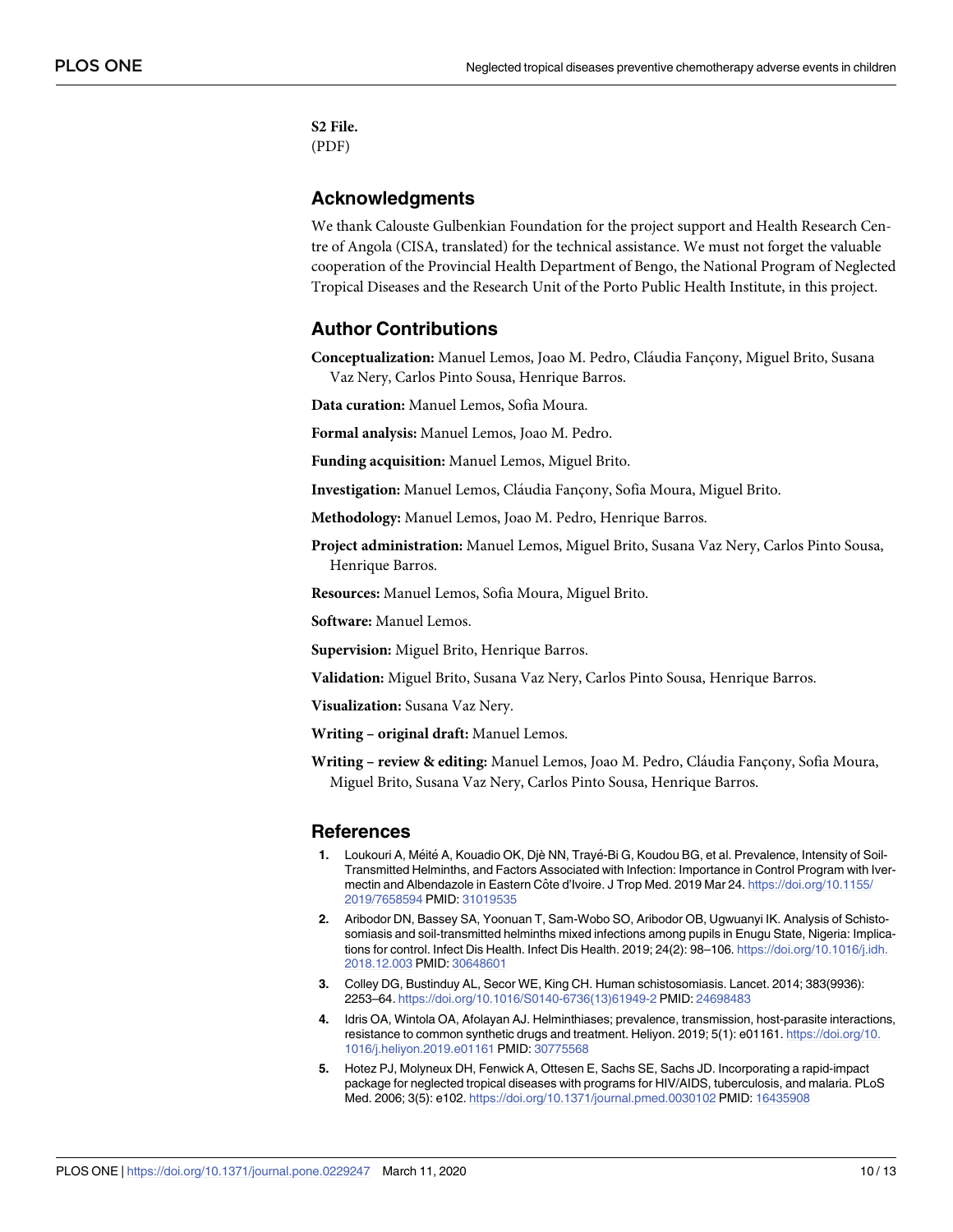- <span id="page-10-0"></span>**[6](#page-1-0).** Hotez PJ, Brindley PJ, Bethony JM, King CH, Pearce EJ, Jacobson J. Helminth infections: the great neglected tropical diseases. J Clin Invest. 2008; 118(4):1311–1321. <https://doi.org/10.1172/JCI34261> PMID: [18382743](http://www.ncbi.nlm.nih.gov/pubmed/18382743)
- **[7](#page-1-0).** Direcção Nacional de Saúde Pública. Plano Estratégico Nacional de Doenças Tropicais Negligenciadas, 2017–2021 [Internet]. Ministério da Saúde da República de Angola. 2016. [Cited 2020 January 2020]. Available from: [http://espen.afro.who.int/system/files/content/resources/ANGOLA\\_NTD\\_](http://espen.afro.who.int/system/files/content/resources/ANGOLA_NTD_Master_Plan_2017_2021_0.pdf) [Master\\_Plan\\_2017\\_2021\\_0.pdf](http://espen.afro.who.int/system/files/content/resources/ANGOLA_NTD_Master_Plan_2017_2021_0.pdf)
- [8](#page-1-0). Sousa-Figueiredo JC, Gamboa D, Pedro JM, Fançony C, Langa AJ, Magalhães RJS, et al. Epidemiology of malaria, schistosomiasis, geohelminths, anaemia and malnutrition in the context of a demographic surveillance system in northern Angola. PloS One. 2012; 7(4): e33189. [https://doi.org/10.1371/](https://doi.org/10.1371/journal.pone.0033189) [journal.pone.0033189](https://doi.org/10.1371/journal.pone.0033189) PMID: [22493664](http://www.ncbi.nlm.nih.gov/pubmed/22493664)
- **[9](#page-1-0).** Soares Magalhães RJ, Langa A, Pedro JM, Sousa-Figueiredo JC, Clements ACA, Vaz Nery S. Role of malnutrition and parasite infections in the spatial variation in children's anaemia risk in northern Angola. Geospatial Health. 2013 May 1; 7(2): 341–54.
- **[10](#page-1-0).** Reggi V, Daumerie D. (editors). Assuring safety of preventive chemotherapy interventions for the control of neglected tropical diseases [Internet]. World Health Organization.; 2011 [cited 2020 January 10]. Available from: [https://apps.who.int/iris/bitstream/handle/10665/44683/9789241502191\\_eng.pdf;](https://apps.who.int/iris/bitstream/handle/10665/44683/9789241502191_eng.pdf;jsessionid=5F644BA6A916665952DC286413295326?sequence=1) [jsessionid=5F644BA6A916665952DC286413295326?sequence=1](https://apps.who.int/iris/bitstream/handle/10665/44683/9789241502191_eng.pdf;jsessionid=5F644BA6A916665952DC286413295326?sequence=1)
- **[11](#page-1-0).** World Health Organization. Preventive Chemotherapy in Human Helminthiasis: Coordinated Use of Anthelminthic Drugs in Control Interventions—a Manual for Health Professionals and Programme Managers. World Health Organization; 2006 [cited 2020 January 10]. Available from: [https://apps.who.int/](https://apps.who.int/iris/bitstream/handle/10665/43545/9241547103_eng.pdf?sequence=1) [iris/bitstream/handle/10665/43545/9241547103\\_eng.pdf?sequence=1](https://apps.who.int/iris/bitstream/handle/10665/43545/9241547103_eng.pdf?sequence=1)
- **[12](#page-1-0).** Horton J. Albendazole: a review of anthelmintic efficacy and safety in humans. Parasitology. 2000; 121 Suppl: S113–132.
- **[13](#page-1-0).** Samuel F, Degarege A, Erko B. Efficacy and side effects of albendazole currently in use against Ascaris, Trichuris and hookworm among school children in Wondo Genet, southern Ethiopia. Parasitol Int. 2014 Apr 1; 63(2): 450–5. <https://doi.org/10.1016/j.parint.2013.10.014> PMID: [24211489](http://www.ncbi.nlm.nih.gov/pubmed/24211489)
- **14.** Bada JL, Treviño B, Cabezos J. Convulsive seizures after treatment with praziquantel. Br Med J (Clin Res Ed). 1988 Feb 27; 296(6622): 646.
- **[15](#page-1-0).** Stothard JR, Sousa-Figueiredo JC, Betson M, Bustinduy A, Reinhard-Rupp J. Schistosomiasis in African infants and preschool children: let them now be treated! Trends Parasitol. 2013 Apr; 29(4):197– 205. <https://doi.org/10.1016/j.pt.2013.02.001> PMID: [23465781](http://www.ncbi.nlm.nih.gov/pubmed/23465781)
- **16.** Odogwu SE, Ramamurthy NK, Kabatereine NB, Kazibwe F, Tukahebwa E, Webster JP, et al. Schistosoma mansoni in infants (aged < 3 years) along the Ugandan shoreline of Lake Victoria. Ann Trop Med Parasitol. 2006 Jun; 100(4): 315–26. <https://doi.org/10.1179/136485906X105552> PMID: [16762112](http://www.ncbi.nlm.nih.gov/pubmed/16762112)
- **17.** Ekpo UF, Laja-Deile A, Oluwole AS, Sam-Wobo SO, Mafiana CF. Urinary schistosomiasis among preschool children in a rural community near Abeokuta, Nigeria. Parasit Vectors. 2010 Jul 5; 3: 58. [https://](https://doi.org/10.1186/1756-3305-3-58) [doi.org/10.1186/1756-3305-3-58](https://doi.org/10.1186/1756-3305-3-58) PMID: [20602792](http://www.ncbi.nlm.nih.gov/pubmed/20602792)
- **[18](#page-1-0).** Zwang J, Olliaro PL. Clinical efficacy and tolerability of praziquantel for intestinal and urinary schistosomiasis: a meta-analysis of comparative and non-comparative clinical trials. PLoS Negl Trop Dis. 2014; 8 (11):e3286. <https://doi.org/10.1371/journal.pntd.0003286> PMID: [25412105](http://www.ncbi.nlm.nih.gov/pubmed/25412105)
- **[19](#page-6-0).** Olliaro PL, Vaillant MT, Belizario VJ, Lwambo NJS, Ouldabdallahi M, Pieri OS, et al. A multicentre randomized controlled trial of the efficacy and safety of single-dose praziquantel at 40 mg/kg vs. 60 mg/kg for treating intestinal schistosomiasis in the Philippines, Mauritania, Tanzania and Brazil. PLoS Negl Trop Dis. 2011 Jun; 5(6):e1165. <https://doi.org/10.1371/journal.pntd.0001165> PMID: [21695161](http://www.ncbi.nlm.nih.gov/pubmed/21695161)
- **[20](#page-6-0).** Sousa-Figueiredo JC, Betson M, Atuhaire A, Arinaitwe M, Navaratnam AMD, Kabatereine NB, et al. Performance and safety of praziquantel for treatment of intestinal schistosomiasis in infants and preschool children. PLoS Negl Trop Dis. 2012; 6(10): e1864. <https://doi.org/10.1371/journal.pntd.0001864> PMID: [23094120](http://www.ncbi.nlm.nih.gov/pubmed/23094120)
- **[21](#page-1-0).** Coulibaly JT, N'Gbesso YK, Knopp S, Keiser J, N'Goran EK, Utzinger J. Efficacy and safety of praziquantel in preschool-aged children in an area co-endemic for Schistosoma mansoni and S. haematobium. PLoS Negl Trop Dis. 2012; 6(12): e1917. <https://doi.org/10.1371/journal.pntd.0001917> PMID: [23236526](http://www.ncbi.nlm.nih.gov/pubmed/23236526)
- **[22](#page-1-0).** Side Effects of Drugs Annual, Volume 36 1st Edition [Internet]. 2014 [cited 2020 January 10]. Available from: <https://www.elsevier.com/books/side-effects-of-drugs-annual/ray/978-0-444-63407-8>
- **[23](#page-1-0).** Savioli L (editor). Report of a meeting to review the results of studies on the treatment of schistosomiasis in preschool-age children. World Health Organization; 2011. [cited 2020 January 10]. Available from: [https://apps.who.int/iris/bitstream/handle/10665/44639/9789241501880\\_eng.pdf?sequence=1](https://apps.who.int/iris/bitstream/handle/10665/44639/9789241501880_eng.pdf?sequence=1)
- **24.** Namwanje H, Kabatereine NB, Olsen A. The acceptability and safety of praziquantel alone and in combination with mebendazole in the treatment of Schistosoma mansoni and soil-transmitted helminthiasis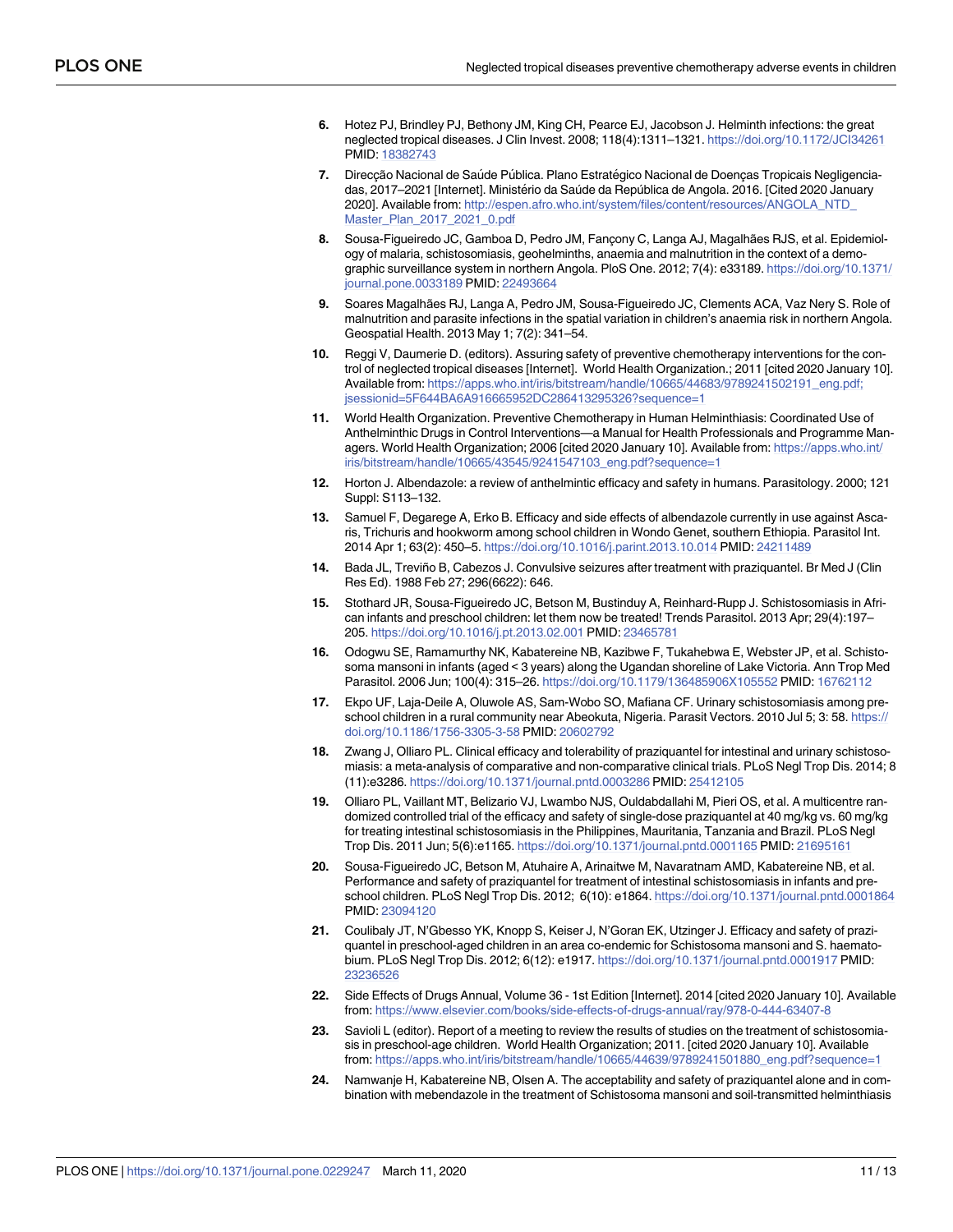in children aged 1–4 years in Uganda. Parasitology. 2011 Oct; 138(12): 1586–92. [https://doi.org/10.](https://doi.org/10.1017/S0031182011000138) [1017/S0031182011000138](https://doi.org/10.1017/S0031182011000138) PMID: [21349218](http://www.ncbi.nlm.nih.gov/pubmed/21349218)

- <span id="page-11-0"></span>**[25](#page-1-0).** Stothard JR, Sousa-Figueiredo JC, Betson M, Green HK, Seto EYW, Garba A, et al. Closing the praziquantel treatment gap: new steps in epidemiological monitoring and control of schistosomiasis in African infants and preschool-aged children. Parasitology. 2011 Oct; 138(12): 1593–606. [https://doi.org/](https://doi.org/10.1017/S0031182011001235) [10.1017/S0031182011001235](https://doi.org/10.1017/S0031182011001235) PMID: [21861945](http://www.ncbi.nlm.nih.gov/pubmed/21861945)
- **[26](#page-2-0).** Costa MJ, Rosário E, Langa A, António G, Bendriss A, Nery SV. Setting up a demographic surveillance system in Northern Angola. Afr Popul Stud. 2012; 26(2).
- [27](#page-2-0). Direccão Nacional de Saúde Pública. Directrizes e Normas de Conduta para o Diagnóstico e Tratamento da Malária [Internet]. Ministério da Saúde da República de Angola. 2014. [Cited 2020 January 2020]. Available from: [https://www.severemalaria.org/sites/mmv-smo/files/content/attachments/2017-](https://www.severemalaria.org/sites/mmv-smo/files/content/attachments/2017-01-24/Angola%20Manual%20de%20Tratamento%20da%20Mala_ria%202014.pdf) [01-24/Angola%20Manual%20de%20Tratamento%20da%20Mala\\_ria%202014.pdf](https://www.severemalaria.org/sites/mmv-smo/files/content/attachments/2017-01-24/Angola%20Manual%20de%20Tratamento%20da%20Mala_ria%202014.pdf)
- **[28](#page-2-0).** World Health Organization. Basic laboratory methods in medical parasitology. Geneva: World Health Organization, 1991. «
- **[29](#page-2-0).** Katz N, Chaves A, Pellegrino J. A simple device for quantitative stool thick-smear technique in Schistosomiasis mansoni. Rev Inst Med Trop Sao Paulo. 1972 Dec; 14(6): 397–400.
- **[30](#page-3-0).** WHO Expert Committee on the Control of Schistosomiasis. Prevention and control of schistosomiasis and soil-transmitted helminthiasis: report of a WHO expert committee [Internet]. World Health Organization. 2002. [Cited 2020 January 2020]. Available from: <https://apps.who.int/iris/handle/10665/42588>
- **[31](#page-3-0).** Njenga SM, Ng'ang'a PM, Mwanje MT, Bendera FS, Bockarie MJ. A school-based cross-sectional survey of adverse events following co-administration of albendazole and praziquantel for preventive chemotherapy against urogenital schistosomiasis and soil-transmitted helminthiasis in Kwale County, Kenya. PloS One. 2014; 9(2): e88315. <https://doi.org/10.1371/journal.pone.0088315> PMID: [24520365](http://www.ncbi.nlm.nih.gov/pubmed/24520365)
- **[32](#page-6-0).** Neumayr ALC, Tschirky B, Warren A, Hatz CFR, Blum JA. Acute Febrile Respiratory Reaction After Praziquantel Treatment During Asymptomatic Late Form of Acute Schistosomiasis. J Travel Med. 2012 Jul 1; 19(4): 264–7. <https://doi.org/10.1111/j.1708-8305.2012.00626.x> PMID: [22776392](http://www.ncbi.nlm.nih.gov/pubmed/22776392)
- **[33](#page-7-0).** Castro N, Medina R, Sotelo J, Jung H. Bioavailability of Praziquantel Increases with Concomitant Administration of Food. Antimicrob Agents Chemother. 2000 Oct 1; 44(10): 2903–4. [https://doi.org/10.](https://doi.org/10.1128/aac.44.10.2903-2904.2000) [1128/aac.44.10.2903-2904.2000](https://doi.org/10.1128/aac.44.10.2903-2904.2000) PMID: [10991886](http://www.ncbi.nlm.nih.gov/pubmed/10991886)
- **34.** Muhumuza S, Olsen A, Katahoire A, Nuwaha F. Reduced uptake of mass treatment for schistosomiasis control in absence of food: beyond a randomized trial. BMC Infect Dis. 2015 Oct 14; 15: 423. [https://doi.](https://doi.org/10.1186/s12879-015-1158-7) [org/10.1186/s12879-015-1158-7](https://doi.org/10.1186/s12879-015-1158-7) PMID: [26466681](http://www.ncbi.nlm.nih.gov/pubmed/26466681)
- **[35](#page-7-0).** Miyazato T, Furukawa T, Inoue T. Intestinal pathology associated with primary and secondary infections of Hymenolepis nana in mice. Japanese Journal of Parasitology. 1979: 28; 185–195.
- **[36](#page-7-0).** Berhe N, Gundersen SG, Abebe F, Birrie H, Medhin G, Gemetchu T. Praziquantel side effects and efficacy related to Schistosoma mansoni egg loads and morbidity in primary school children in north-east Ethiopia. Acta Trop. 1999 Jan 15; 72(1): 53–63. [https://doi.org/10.1016/s0001-706x\(98\)00084-9](https://doi.org/10.1016/s0001-706x(98)00084-9) PMID: [9924961](http://www.ncbi.nlm.nih.gov/pubmed/9924961)
- **[37](#page-6-0).** Odegaard JI, Hsieh MH. Immune responses to Schistosoma haematobium infection. Parasite Immunol. 2014; 36(9): 428–38. <https://doi.org/10.1111/pim.12084> PMID: [25201406](http://www.ncbi.nlm.nih.gov/pubmed/25201406)
- **[38](#page-6-0).** Barroso H, Melico-Silvestre A, Taveira N. (editors). Microbiologia Médica—Volume 2. Lisboa: LIDEL —Edições Técnicas; 2014.
- **39.** Adoubryn KD, Kouadio-Yapo CG, Ouhon J, Aka NA, Bintto F, Assoumou A. [Intestinal parasites in children in Biankouma, Ivory Coast (mountaineous western region): efficacy and safety of praziquantel and albendazole]. Med Sante Trop. 2012; 22(2):170–6. <https://doi.org/10.1684/mst.2012.0048> PMID: [23107664](http://www.ncbi.nlm.nih.gov/pubmed/23107664)
- **[40](#page-6-0).** Grandière-Pe´rez L, Ansart S, Paris L, Faussart A, Jaureguiberry S, Grivois J-P, et al. Efficacy of praziquantel during the incubation and invasive phase of schistosoma haematobium schistosomiasis in 18 travelers. Am J Trop Med Hyg. 2006 May; 74(5): 814–8. PMID: [16687686](http://www.ncbi.nlm.nih.gov/pubmed/16687686)
- **[41](#page-6-0).** Metwally A, Bennett J, Botros S, Ebeid F, el attar G el D. Impact of drug dosage and brand on bioavailability and efficacy of praziquantel. Pharmacol Res. 1995 Jan; 31(1): 53–9. [https://doi.org/10.1016/](https://doi.org/10.1016/1043-6618(95)80048-4) [1043-6618\(95\)80048-4](https://doi.org/10.1016/1043-6618(95)80048-4) PMID: [7784306](http://www.ncbi.nlm.nih.gov/pubmed/7784306)
- **[42](#page-6-0).** N'Goran EK, Gnaka HN, Tanner M, Utzinger J. Efficacy and side-effects of two praziquantel treatments against Schistosoma haematobium infection, among schoolchildren from Côte d'Ivoire. Ann Trop Med Parasitol. 2003 Jan; 97(1): 37–51. <https://doi.org/10.1179/000349803125002553> PMID: [12662421](http://www.ncbi.nlm.nih.gov/pubmed/12662421)
- **[43](#page-6-0).** Jaure´guiberry S, Caumes E. Clinical Management of Acute Schistosomiasis: Still Challenging! J Travel Med. 2011 Nov 1; 18(6): 365–6. <https://doi.org/10.1111/j.1708-8305.2011.00561.x> PMID: [22017710](http://www.ncbi.nlm.nih.gov/pubmed/22017710)